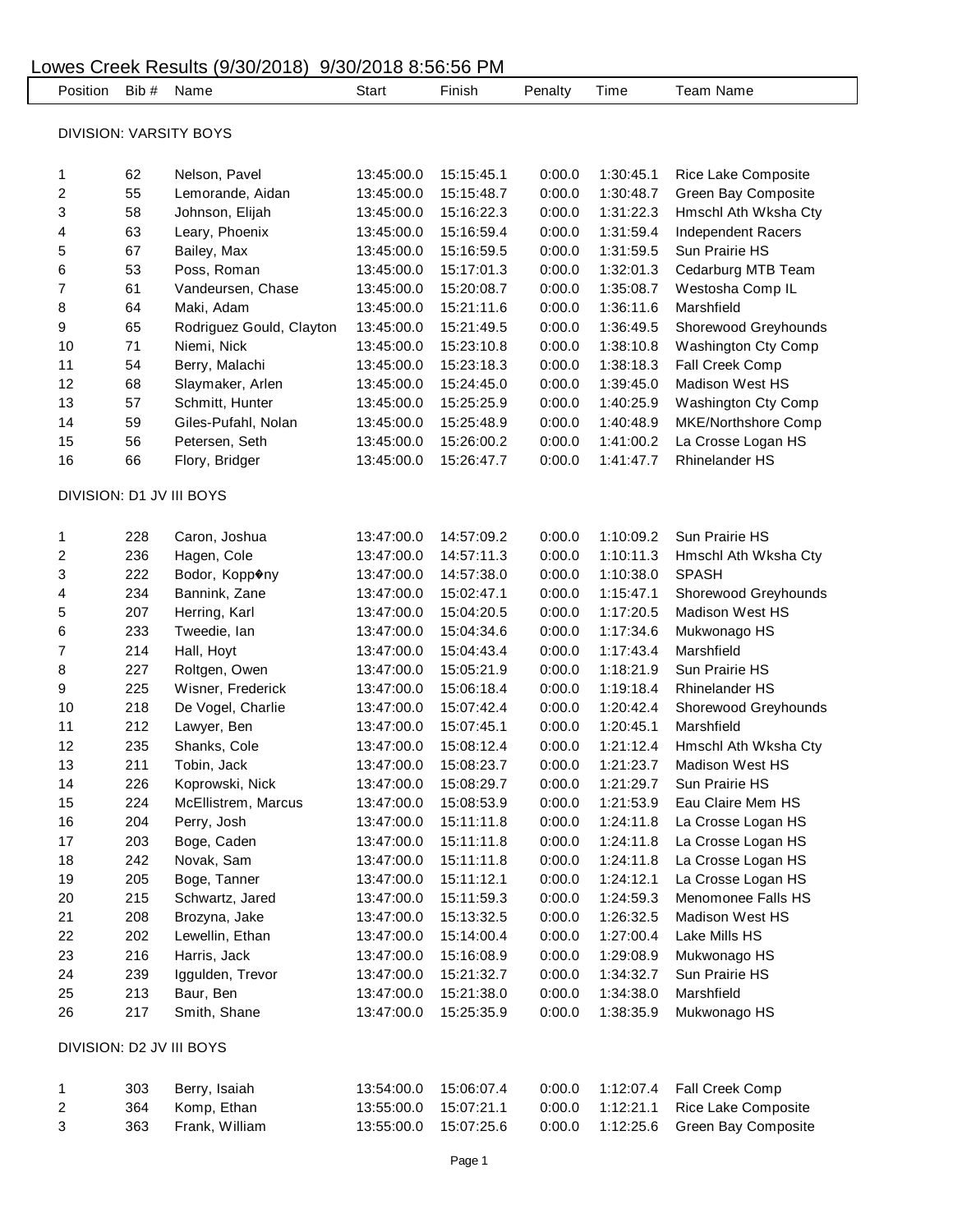| Position                | Bib # | Name                 | Start      | Finish     | Penalty | Time      | <b>Team Name</b>            |  |
|-------------------------|-------|----------------------|------------|------------|---------|-----------|-----------------------------|--|
| 4                       | 310   | Pearson, Drexler     | 13:54:00.0 | 15:06:39.0 | 0:00.0  | 1:12:39.0 | Janesville                  |  |
| 5                       | 315   | Gargulak, Bennett    | 13:54:00.0 | 15:06:51.7 | 0:00.0  | 1:12:51.7 | Rice Lake Composite         |  |
| 6                       | 362   | Osborne, Nathaniel   | 13:55:00.0 | 15:08:44.1 | 0:00.0  | 1:13:44.1 | <b>Brookfield Composite</b> |  |
| $\overline{7}$          | 339   | Urban, Kevin         | 13:54:00.0 | 15:08:20.1 | 0:00.0  | 1:14:20.1 | Westosha Comp IL            |  |
| 8                       | 333   | Hutchens, Emory      | 13:54:00.0 | 15:08:21.6 | 0:00.0  | 1:14:21.6 | Cambridge HS                |  |
| 9                       | 336   | Somerville, Sam      | 13:55:00.0 | 15:09:32.4 | 0:00.0  | 1:14:32.4 | Fall Creek HS               |  |
| 10                      | 328   | Hindman, Louis       | 13:54:00.0 | 15:09:24.0 | 0:00.0  | 1:15:24.0 | Marquette Senior HS         |  |
| 11                      | 309   | Moore, Kaleb         | 13:54:00.0 | 15:09:27.9 | 0:00.0  | 1:15:27.9 | Green Bay Composite         |  |
| 12                      | 340   | Holm, Caden          | 13:54:00.0 | 15:11:05.3 | 0:00.0  | 1:17:05.3 | 906 Adventure Comp          |  |
| 13                      | 313   | Hale, Edward         | 13:54:00.0 | 15:11:14.8 | 0:00.0  | 1:17:14.8 | La Crosse Composite         |  |
| 14                      | 319   | Thorpe, Porter       | 13:54:00.0 | 15:11:29.6 | 0:00.0  | 1:17:29.6 | Wausau East                 |  |
| 15                      | 317   | Johnson, Tanner      | 13:54:00.0 | 15:11:48.3 | 0:00.0  | 1:17:48.3 | Sun Prairie Cards           |  |
| 16                      | 311   | Keating, Zack        | 13:54:00.0 | 15:12:15.9 | 0:00.0  | 1:18:15.9 | Janesville                  |  |
| 17                      | 326   | Molitor, Kody        | 13:54:00.0 | 15:12:21.7 | 0:00.0  | 1:18:21.7 | Westosha Comp               |  |
| 18                      | 342   | Kasianowicz, Carter  | 13:55:00.0 | 15:13:37.9 | 0:00.0  | 1:18:37.9 | Westosha Comp SPort         |  |
| 19                      | 355   | Banish, Joe          | 13:54:00.0 | 15:13:55.5 | 0:00.0  | 1:19:55.5 | Westosha Comp               |  |
| 20                      | 360   | Zondlak, Jacob       | 13:54:00.0 | 15:14:08.1 | 0:00.0  | 1:20:08.1 | Westosha Comp NPier         |  |
| 21                      | 325   | Degenhardt, Kaden    | 13:54:00.0 | 15:14:53.5 | 0:00.0  | 1:20:53.5 | <b>Wildlands Riders</b>     |  |
| 22                      | 329   | Clement, Wyatt       | 13:54:00.0 | 15:15:09.5 | 0:00.0  | 1:21:09.5 | Marquette Senior HS         |  |
| 23                      | 307   | Schwiesow, Henry     | 13:55:00.0 | 15:17:37.0 | 0:00.0  | 1:22:37.0 | Green Bay Composite         |  |
| 24                      | 304   | Moore, Christian     | 13:55:00.0 | 15:17:42.1 | 0:00.0  | 1:22:42.1 | Fox Valley Composite        |  |
| 25                      | 330   | Panofsky, Martin     | 13:55:00.0 | 15:17:44.7 | 0:00.0  | 1:22:44.7 | <b>Madison East HS</b>      |  |
| 26                      | 337   | Breeden, Nino        | 13:54:00.0 | 15:17:05.6 | 0:00.0  | 1:23:05.6 | Westosha Comp NPier         |  |
| 27                      | 358   | Wright, Ethan        | 13:55:00.0 | 15:18:55.1 | 0:00.0  | 1:23:55.1 | Sauk Prairie Comp           |  |
| 28                      | 301   | Cramer, Ethan        | 13:54:00.0 | 15:18:04.1 | 0:00.0  | 1:24:04.1 | <b>Blackhawk Composite</b>  |  |
| 29                      | 316   | Kinnamon, Alex       | 13:55:00.0 | 15:19:24.2 | 0:00.0  | 1:24:24.2 | Sauk Prairie HS             |  |
| 30                      | 331   | Waldner, Dylan       | 13:54:00.0 | 15:20:28.8 | 0:00.0  | 1:26:28.8 | Onalaska HS                 |  |
| 31                      | 314   | Zigler, Nolan        | 13:54:00.0 | 15:20:32.0 | 0:00.0  | 1:26:32.0 | Pewaukee MTB                |  |
| 32                      | 348   | Nimmer, Cayden       | 13:55:00.0 | 15:25:04.7 | 0:00.0  | 1:30:04.7 | Green Bay Composite         |  |
| 33                      | 346   | Gorecki, Cooper      | 13:55:00.0 | 15:25:21.2 | 0:00.0  | 1:30:21.2 | Fall Creek Comp             |  |
| 34                      | 352   | Ladd, Remington      | 13:55:00.0 | 15:25:26.8 | 0:00.0  | 1:30:26.8 | Rice Lake Composite         |  |
| 35                      | 300   | Leland, Andrew       | 13:55:00.0 | 15:26:07.6 | 0:00.0  | 1:31:07.6 | <b>Blackhawk Composite</b>  |  |
| 36                      | 344   | Nisbet, William      | 13:55:00.0 | 15:26:13.1 | 0:00.0  | 1:31:13.1 | <b>Blackhawk Composite</b>  |  |
| 37                      | 312   | Kelm, Nick           | 13:55:00.0 | 15:26:32.1 | 0:00.0  | 1:31:32.1 | Lake Ctry Composite         |  |
| 38                      | 318   | Carlson, Sam         | 13:55:00.0 | 15:26:57.2 | 0:00.0  | 1:31:57.2 | West Bend West HS           |  |
| 39                      | 347   | Van Straten, Theo    | 13:55:00.0 | 15:28:09.4 | 0:00.0  | 1:33:09.4 | Green Bay Composite         |  |
| 40                      | 306   | Carew, Ryan          | 13:55:00.0 | 15:29:41.8 | 0:00.0  | 1:34:41.8 | Fox Valley Composite        |  |
| 41                      | 356   | Watson, Reid         | 13:55:00.0 | 15:30:57.5 | 0:00.0  | 1:35:57.5 | Cam-Rock Comp               |  |
| 42                      | 320   | Janssen, Ethan       | 13:54:00.0 | 15:26:56.0 | 5:00.0  | 1:37:56.0 | Washington Cty Comp         |  |
| 43                      | 351   | Nathaniel, Joshua    | 13:55:00.0 | 15:34:32.5 | 0:00.0  | 1:39:32.5 | MKE MTB Composite           |  |
| 44                      | 302   | Redding, Connor      | 13:55:00.0 | 15:43:28.3 | 0:00.0  | 1:48:28.3 | <b>BGMS Acosta Comp</b>     |  |
| 45                      | 345   | Angulo, Alan         | 13:55:00.0 | 15:48:08.2 | 0:00.0  | 1:53:08.2 | <b>BGMS Acosta Comp</b>     |  |
| DIVISION: D1 JV II BOYS |       |                      |            |            |         |           |                             |  |
| 1                       | 512   | Johannes, Paul       | 12:30:00.0 | 13:21:26.0 | 0:00.0  | 51:26.0   | Hmschl Ath Wksha Cty        |  |
| $\overline{\mathbf{c}}$ | 510   | Benson, Ean          | 12:30:00.0 | 13:23:18.8 | 0:00.0  | 53:18.8   | Hmschl Ath Wksha Cty        |  |
| 3                       | 534   | Ruzicka, Mark        | 12:30:00.0 | 13:24:16.0 | 0:00.0  | 54:16.0   | Shorewood Greyhounds        |  |
| 4                       | 506   | Litton, David        | 12:30:00.0 | 13:24:17.3 | 0:00.0  | 54:17.3   | Shorewood Greyhounds        |  |
| 5                       | 535   | Larson, Cade         | 12:30:00.0 | 13:24:22.9 | 0:00.0  | 54:22.9   | <b>SPASH</b>                |  |
| 6                       | 536   | Willkom, Ben         | 12:30:00.0 | 13:25:10.5 | 0:00.0  | 55:10.5   | Verona HS                   |  |
| $\overline{7}$          | 541   | Rimrodt, Reece       | 12:30:00.0 | 13:25:43.2 | 0:00.0  | 55:43.2   | Sun Prairie HS              |  |
| 8                       | 539   | Wiese, Hugh          | 12:30:00.0 | 13:25:52.7 | 0:00.0  | 55:52.7   | <b>Rhinelander HS</b>       |  |
| 9                       | 517   | McEllistrem, Michael | 12:30:00.0 | 13:26:02.6 | 0:00.0  | 56:02.6   | Eau Claire Mem HS           |  |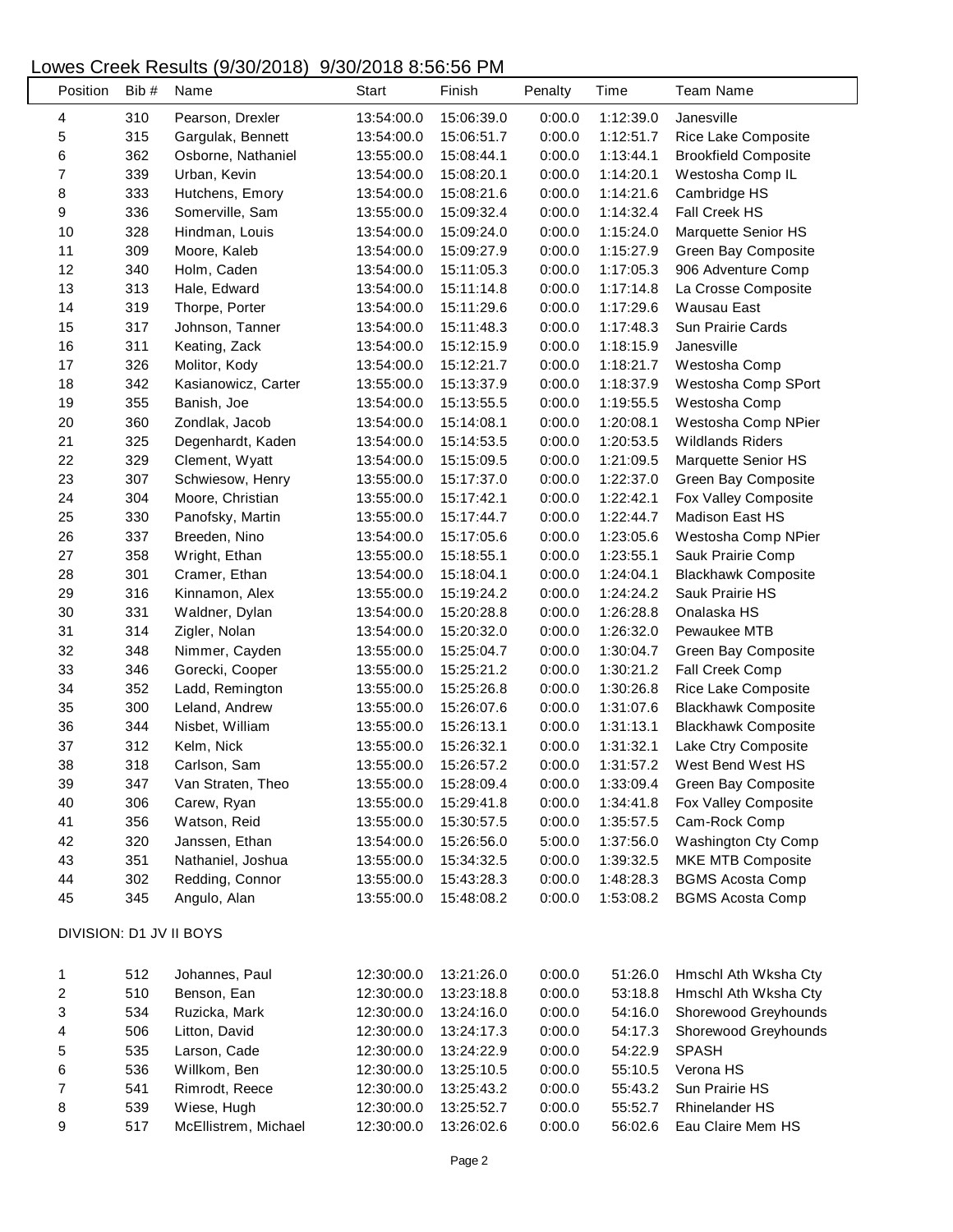| Position                | Bib # | Name                      | Start      | Finish     | Penalty | Time      | <b>Team Name</b>           |
|-------------------------|-------|---------------------------|------------|------------|---------|-----------|----------------------------|
| 10                      | 502   | Gustafson, Mason          | 12:30:00.0 | 13:26:43.9 | 0:00.0  | 56:43.9   | Marshfield                 |
| 11                      | 532   | Gravelle, Charlie         | 12:30:00.0 | 13:26:48.3 | 0:00.0  | 56:48.3   | Shorewood Greyhounds       |
| 12                      | 540   | Hanson, Miles             | 12:30:00.0 | 13:27:01.5 | 0:00.0  | 57:01.5   | Sun Prairie HS             |
| 13                      | 500   | Saylor, Quentin           | 12:30:00.0 | 13:27:16.7 | 0:00.0  | 57:16.7   | Lake Mills HS              |
| 14                      | 511   | Peppel, Matthew           | 12:30:00.0 | 13:29:09.0 | 0:00.0  | 59:09.0   | Hmschl Ath Wksha Cty       |
| 15                      | 518   | Frank, Garrett            | 12:30:00.0 | 13:30:28.4 | 0:00.0  | 1:00:28.4 | Sun Prairie HS             |
| 16                      | 505   | Loduha, Louis             | 12:30:00.0 | 13:30:48.9 | 0:00.0  | 1:00:48.9 | Shorewood Greyhounds       |
| 17                      | 530   | Kempf, Vann               | 12:30:00.0 | 13:31:27.3 | 0:00.0  | 1:01:27.3 | Menomonee Falls HS         |
| 18                      | 508   | Gephardt, Adrian          | 12:30:00.0 | 13:31:38.8 | 0:00.0  | 1:01:38.8 | <b>SPASH</b>               |
| 19                      | 531   | Conroy, Aidan             | 12:30:00.0 | 13:31:45.6 | 0:00.0  | 1:01:45.6 | Shorewood Greyhounds       |
| 20                      | 504   | Smith, Brody              | 12:30:00.0 | 13:32:56.4 | 0:00.0  | 1:02:56.4 | Mukwonago HS               |
| 21                      | 507   | Miller, Sean              | 12:30:00.0 | 13:33:22.0 | 0:00.0  | 1:03:22.0 | Shorewood Greyhounds       |
| 22                      | 509   | Strasman, Nathan          | 12:30:00.0 | 13:33:48.0 | 0:00.0  | 1:03:48.0 | <b>SPASH</b>               |
| 23                      | 537   | Kullman, Bronson          | 12:30:00.0 | 13:33:54.8 | 0:00.0  | 1:03:54.8 | Eau Claire Mem HS          |
| 24                      | 546   | Cera, Aidan               | 12:30:00.0 | 13:33:56.2 | 0:00.0  | 1:03:56.2 | Menomonee Falls HS         |
| 25                      | 503   | Wiltsey, Dakota           | 12:30:00.0 | 13:34:59.7 | 0:00.0  | 1:04:59.7 | Mukwonago HS               |
| 26                      | 533   | Powers, Devin             | 12:30:00.0 | 13:35:00.4 | 0:00.0  | 1:05:00.4 | Shorewood Greyhounds       |
| 27                      | 529   | Schoephoester, Noah       | 12:30:00.0 | 13:35:01.3 | 0:00.0  | 1:05:01.3 | <b>Madison West HS</b>     |
| 28                      | 547   | Worzella, Dawson          | 12:30:00.0 | 13:38:47.7 | 0:00.0  | 1:08:47.7 | <b>SPASH</b>               |
| 29                      | 528   | Atwood, Blair             | 12:30:00.0 | 13:40:02.6 | 0:00.0  | 1:10:02.6 | <b>Madison West HS</b>     |
| 30                      | 520   | Freedman, Eli             | 12:30:00.0 | 13:45:05.5 | 0:00.0  | 1:15:05.5 | <b>Madison West HS</b>     |
| 31                      | 519   | Hoheisel, Lucas           | 12:30:00.0 | 13:46:16.5 | 0:00.0  | 1:16:16.5 | Marshfield                 |
| DIVISION: D2 JV II BOYS |       |                           |            |            |         |           |                            |
| 1                       | 648   | Raasch, Auguste           | 12:37:00.0 | 13:28:10.6 | 0:00.0  | 51:10.6   | MKE/Northshore Comp        |
| $\overline{c}$          | 644   | Gosse, Alexander          | 12:37:00.0 | 13:28:47.2 | 0:00.0  | 51:47.2   | Wausau Composite           |
| 3                       | 609   | Lirette, Lucas            | 12:37:00.0 | 13:28:47.4 | 0:00.0  | 51:47.4   | Lake Ctry Composite        |
| 4                       | 632   | Mosher, Matthew           | 12:37:00.0 | 13:29:37.3 | 0:00.0  | 52:37.3   | Fall Creek Comp            |
| 5                       | 631   | Stokes, Scout             | 12:37:00.0 | 13:29:38.0 | 0:00.0  | 52:38.0   | Fall Creek Comp            |
| 6                       | 601   | Golden, Breck             | 12:38:00.0 | 13:30:49.2 | 0:00.0  | 52:49.2   | Cedarburg MTB Team         |
| 7                       | 624   | Wettstein, David          | 12:38:00.0 | 13:31:22.4 | 0:00.0  | 53:22.4   | Holmen HS                  |
| 8                       | 650   | Haas, Eric                | 12:37:00.0 | 13:30:31.0 | 0:00.0  | 53:31.0   | Cambridge HS               |
| 9                       | 651   | Jones, Jonathan           | 12:37:00.0 | 13:30:49.9 | 0:00.0  | 53:49.9   | Cambridge HS               |
| 10                      | 649   | Karlovich, Chris          | 12:37:00.0 | 13:30:52.1 | 0:00.0  | 53:52.1   | Cambridge HS               |
| 11                      | 611   | Blaszczak, Eric           | 12:37:00.0 | 13:31:35.6 | 0:00.0  | 54:35.6   | Central WI Comp            |
| 12                      | 618   | Nest, Austin              | 12:37:00.0 | 13:31:45.5 | 0:00.0  | 54:45.5   | Wausau Composite           |
| 13                      | 637   | Olson, Jamison            | 12:37:00.0 | 13:32:55.9 | 0:00.0  | 55:55.9   | Lake Ctry Composite        |
| 14                      | 672   | Giorgianni, Joseph        | 12:38:00.0 | 13:34:38.2 | 0:00.0  | 56:38.2   | Marquette Senior HS        |
| 15                      | 616   | Skaalen, Nick             | 12:37:00.0 | 13:33:40.0 | 0:00.0  | 56:40.0   | <b>Washington Cty Comp</b> |
| 16                      | 633   | Mullen, Riley             | 12:38:00.0 | 13:34:40.3 | 0:00.0  | 56:40.3   | Fall Creek Comp            |
| 17                      | 646   | Ibeling, Sam              | 12:37:00.0 | 13:33:40.4 | 0:00.0  | 56:40.4   | Cam-Rock Comp              |
| 18                      | 602   | Mayo, Drew                | 12:38:00.0 | 13:34:56.7 | 0:00.0  | 56:56.7   | Fall Creek Comp            |
| 19                      | 643   | Schmitt, Skyler           | 12:37:00.0 | 13:34:09.6 | 0:00.0  | 57:09.6   | <b>Washington Cty Comp</b> |
| 20                      | 639   | Heinemann, Jonathon       | 12:38:00.0 | 13:35:24.4 | 0:00.0  | 57:24.4   | Pewaukee MTB               |
| 21                      | 641   | Savas, Noah               | 12:37:00.0 | 13:34:38.1 | 0:00.0  | 57:38.1   | Rice Lake Composite        |
| 22                      | 635   | Romzek, Dylan             | 12:37:00.0 | 13:35:47.9 | 0:00.0  | 58:47.9   | Fox Valley Composite       |
| 23                      | 629   | Urgel De La Torre, Carlos | 12:37:00.0 | 13:35:58.8 | 0:00.0  | 58:58.8   | <b>BGMS Acosta Comp</b>    |
| 24                      | 636   | Sherman, Landon           | 12:38:00.0 | 13:38:30.2 | 0:00.0  | 1:00:30.2 | Janesville                 |
| 25                      | 634   | Lisowe, Carson            | 12:38:00.0 | 13:38:30.5 | 0:00.0  | 1:00:30.5 | Fox Valley Composite       |
| 26                      | 653   | Hodkiewicz, Sean          | 12:37:00.0 | 13:37:41.4 | 0:00.0  | 1:00:41.4 | Rice Lake Composite        |
| 27                      | 627   | Gundry, Logan             | 12:38:00.0 | 13:39:02.5 | 0:00.0  | 1:01:02.5 | Fall Creek HS              |
| 28                      | 657   | Hatch, Devin              | 12:37:00.0 | 13:38:16.2 | 0:00.0  | 1:01:16.2 | Westosha Comp SPort        |
| 29                      | 668   | Schultz, Tanner           | 12:38:00.0 | 13:41:50.6 | 0:00.0  | 1:03:50.6 | West Bend West HS          |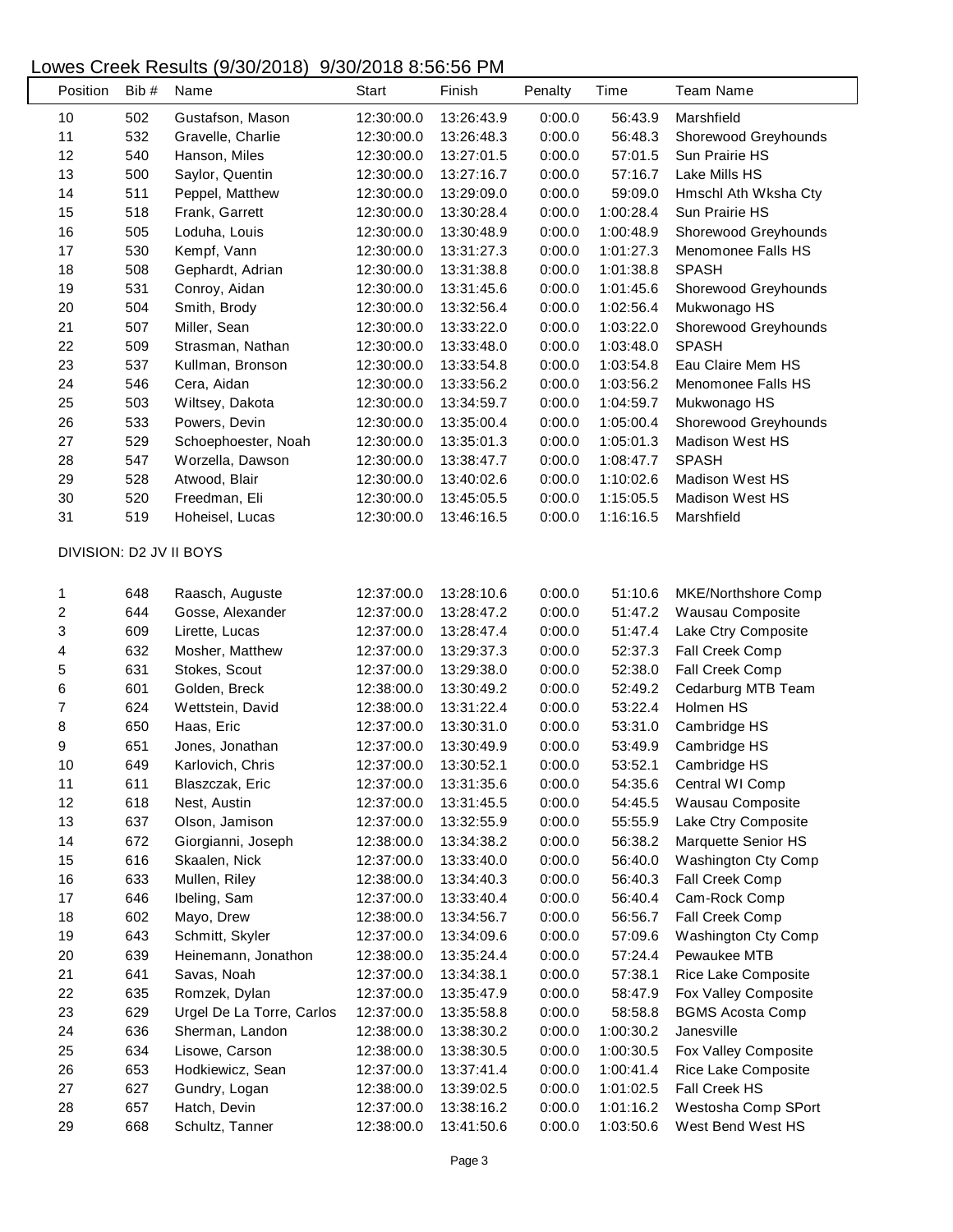| Position                | Bib# | Name                    | Start      | Finish     | Penalty | Time      | <b>Team Name</b>        |  |
|-------------------------|------|-------------------------|------------|------------|---------|-----------|-------------------------|--|
| 30                      | 617  | Spaeth, Christian       | 12:38:00.0 | 13:41:51.6 | 0:00.0  | 1:03:51.6 | Washington Cty Comp     |  |
| 31                      | 619  | Ellis, Carter           | 12:38:00.0 | 13:41:52.6 | 0:00.0  | 1:03:52.6 | <b>Wildlands Riders</b> |  |
| 32                      | 623  | Smith, Zander           | 12:38:00.0 | 13:42:11.9 | 0:00.0  | 1:04:11.9 | Holmen HS               |  |
| 33                      | 621  | Weix, Braeden           | 12:38:00.0 | 13:42:19.6 | 0:00.0  | 1:04:19.6 | Sauk Prairie Comp       |  |
| 34                      | 656  | Clark, Michael          | 12:38:00.0 | 13:42:28.8 | 0:00.0  | 1:04:28.8 | <b>Wildlands Riders</b> |  |
| 35                      | 671  | Stecker, Adam           | 12:38:00.0 | 13:44:49.8 | 0:00.0  | 1:06:49.8 | Sauk Prairie HS         |  |
| 36                      | 603  | Mahan, David            | 12:38:00.0 | 13:46:05.0 | 0:00.0  | 1:08:05.0 | Fox Valley Composite    |  |
| 37                      | 607  | Perisic, Kaja           | 12:38:00.0 | 13:48:14.7 | 0:00.0  | 1:10:14.7 | Janesville              |  |
| 38                      | 652  | Settersten, Samuel      | 12:38:00.0 | 13:49:39.7 | 0:00.0  | 1:11:39.7 | Cambridge HS            |  |
| 39                      | 670  | Fritz, Mack             | 12:38:00.0 | 13:49:55.0 | 0:00.0  | 1:11:55.0 | Fox Valley Composite    |  |
| 40                      | 662  | Snyder, Frank           | 12:38:00.0 | 13:49:55.1 | 0:00.0  | 1:11:55.1 | Fox Valley Composite    |  |
| 41                      | 606  | Tuttle, Drew            | 12:38:00.0 | 13:53:35.8 | 0:00.0  | 1:15:35.8 | Hayward Comp            |  |
| 42                      | 673  | Almeyda, Norval         | 12:38:00.0 | 13:58:42.9 | 0:00.0  | 1:20:42.9 | MKE MTB Composite       |  |
| 43                      | 675  | Almeyda, Jensenne       | 12:38:00.0 | 13:58:43.8 | 0:00.0  | 1:20:43.8 | MKE MTB Composite       |  |
| 44                      | 665  | Wilkerson, Jaydyn       | 12:38:00.0 | 14:04:13.2 | 0:00.0  | 1:26:13.2 | MKE MTB Composite       |  |
| 45                      | 663  | Wick, Elijah Noah       | 12:38:00.0 | 14:06:22.8 | 0:00.0  | 1:28:22.8 | MKE MTB Composite       |  |
|                         |      |                         |            |            |         |           |                         |  |
|                         |      | DIVISION: D1 FROSH BOYS |            |            |         |           |                         |  |
| 1                       | 844  | Bucciarelli, Nicholas   | 10:00:00.0 | 10:52:35.4 | 0:00.0  | 52:35.4   | Shorewood Greyhounds    |  |
| $\overline{\mathbf{c}}$ | 848  | Kotz, Ellison           | 10:00:00.0 | 10:52:38.0 | 0:00.0  | 52:38.0   | Eau Claire Mem HS       |  |
| 3                       | 835  | Sizer, Thomas           | 10:00:00.0 | 10:52:43.4 | 0:00.0  | 52:43.4   | Eau Claire Mem HS       |  |
| 4                       | 840  | Davies, Raife           | 10:00:00.0 | 10:56:21.7 | 0:00.0  | 56:21.7   | Lake Mills HS           |  |
| 5                       | 827  | Griswold, Kyle          | 10:00:00.0 | 10:56:25.2 | 0:00.0  | 56:25.2   | Shorewood Greyhounds    |  |
| 6                       | 845  | Johnson, Isaac          | 10:00:00.0 | 10:56:35.0 | 0:00.0  | 56:35.0   | Hmschl Ath Wksha Cty    |  |
| 7                       | 834  | Shanks, Jake            | 10:00:00.0 | 10:56:48.5 | 0:00.0  | 56:48.5   | Hmschl Ath Wksha Cty    |  |
| $\,8\,$                 | 817  | Yuroff, Charlie         | 10:00:00.0 | 10:57:31.4 | 0:00.0  | 57:31.4   | <b>Madison West HS</b>  |  |
| 9                       | 812  | Maes, Dylan             | 10:00:00.0 | 10:57:45.4 | 0:00.0  | 57:45.4   | Madison West HS         |  |
| 10                      | 818  | Burdeen, Max            | 10:00:00.0 | 10:58:38.4 | 0:00.0  | 58:38.4   | <b>Madison West HS</b>  |  |
| 11                      | 831  | Volm, Jack              | 10:00:00.0 | 10:58:39.5 | 0:00.0  | 58:39.5   | <b>SPASH</b>            |  |
| 12                      | 821  | Esterle, Stephen        | 10:00:00.0 | 10:59:13.5 | 0:00.0  | 59:13.5   | Menomonee Falls HS      |  |
| 13                      | 811  | Perry, Conner           | 10:00:00.0 | 10:59:42.1 | 0:00.0  | 59:42.1   | La Crosse Logan HS      |  |
| 14                      | 843  | Neinast, Kason          | 10:00:00.0 | 11:03:36.7 | 0:00.0  | 1:03:36.7 | Marshfield              |  |
| 15                      | 846  | Gormley, Isaac          | 10:00:00.0 | 11:05:06.9 | 0:00.0  | 1:05:06.9 | Verona HS               |  |
| 16                      | 822  | Kilbourn, Aidan         | 10:00:00.0 | 11:05:18.5 | 0:00.0  | 1:05:18.5 | Menomonee Falls HS      |  |
| 17                      | 839  | Iggulden, Kenneth       | 10:00:00.0 | 11:05:20.9 | 0:00.0  | 1:05:20.9 | Sun Prairie HS          |  |
| 18                      | 847  | Bub, Cameron            | 10:00:00.0 | 11:07:32.6 | 0:00.0  | 1:07:32.6 | Sun Prairie HS          |  |
| 19                      | 841  | Kern, Preston           | 10:00:00.0 | 11:08:10.5 | 0:00.0  | 1:08:10.5 | Lake Mills HS           |  |
| 20                      | 800  | Klein, Weston           | 10:00:00.0 | 11:09:32.0 | 0:00.0  | 1:09:32.0 | Lake Mills HS           |  |
| 21                      | 830  | Berry, Stanley          | 10:00:00.0 | 11:10:33.4 | 0:00.0  | 1:10:33.4 | Shorewood Greyhounds    |  |
| 22                      | 805  | Saldin, Pramana         | 10:00:00.0 | 11:13:42.2 | 0:00.0  | 1:13:42.2 | Shorewood Greyhounds    |  |
| 23                      | 802  | Weber, Ash              | 10:00:00.0 | 11:15:21.4 | 0:00.0  | 1:15:21.4 | Madison West HS         |  |
| 24                      | 808  | Siefert, Kyle           | 10:00:00.0 | 11:15:38.1 | 0:00.0  | 1:15:38.1 | <b>Rhinelander HS</b>   |  |
| 25                      | 803  | Leahy, Ryan             | 10:00:00.0 | 11:16:53.5 | 0:00.0  | 1:16:53.5 | Menomonee Falls HS      |  |
| 26                      | 849  | Maas, Quentin           | 10:00:00.0 | 11:17:18.1 | 0:00.0  | 1:17:18.1 | Eau Claire Mem HS       |  |
| 27                      | 833  | Gorectke, David         | 10:00:00.0 | 11:19:06.7 | 0:00.0  | 1:19:06.7 | Hmschl Ath Wksha Cty    |  |
| DIVISION: D2 FROSH BOYS |      |                         |            |            |         |           |                         |  |
| 1                       | 944  | Craig, Jakob            | 10:07:00.0 | 10:57:41.6 | 0:00.0  | 50:41.6   | Rhinelander NW Comp     |  |
| $\overline{\mathbf{c}}$ | 941  | Smith, Therin           | 10:07:00.0 | 10:58:25.8 | 0:00.0  | 51:25.8   | LaCrosse Central HS     |  |
| 3                       | 949  | Carlson, Kade           | 10:07:00.0 | 11:00:39.4 | 0:00.0  | 53:39.4   | Hayward HS              |  |
| 4                       | 943  | Wrightsman, Riley       | 10:07:00.0 | 11:00:44.9 | 0:00.0  | 53:44.9   | MKE MTB Composite       |  |
| 5                       | 934  | Marks, Drake            | 10:07:00.0 | 11:01:02.4 | 0:00.0  | 54:02.4   | Hayward HS              |  |
|                         |      |                         |            |            |         |           |                         |  |